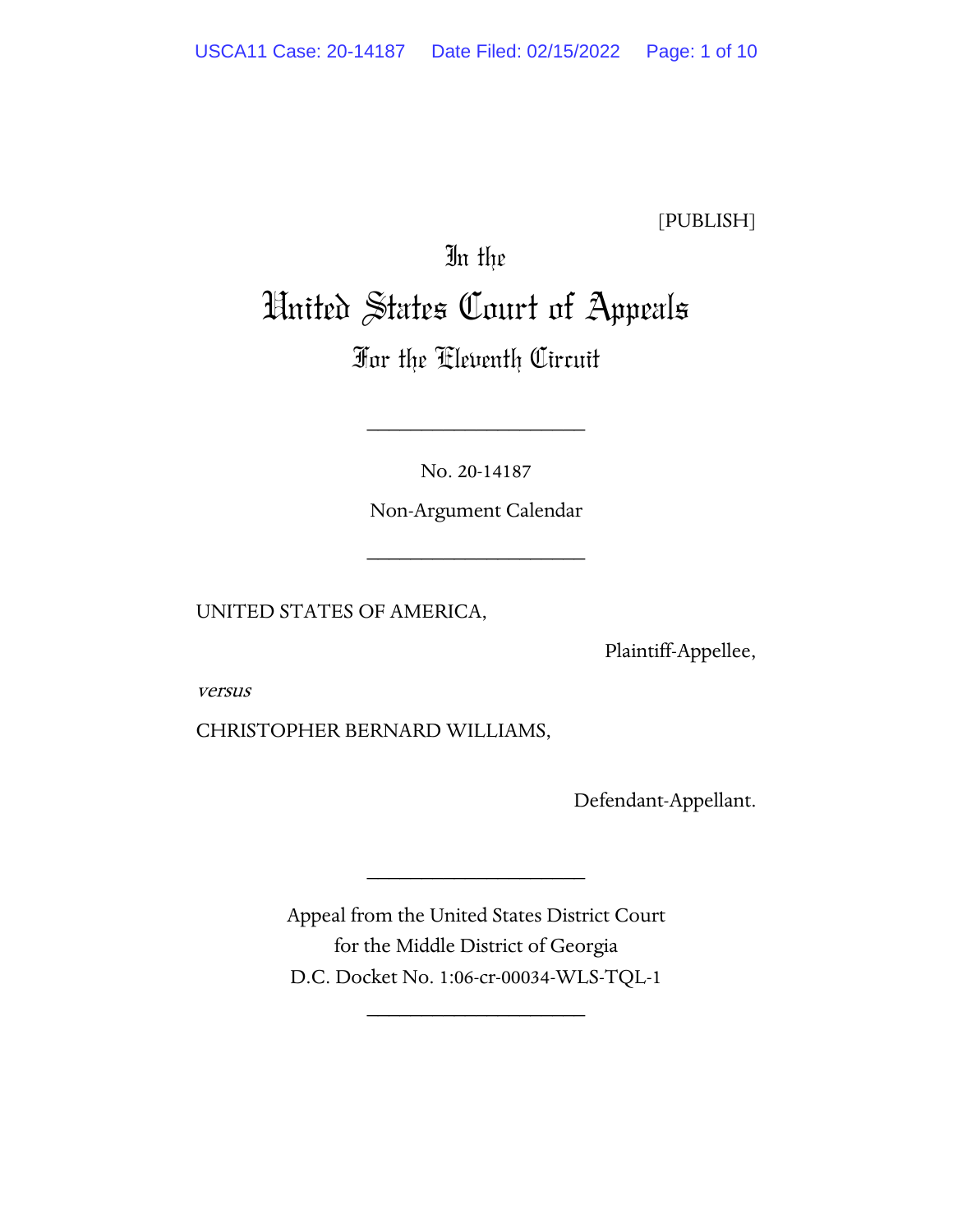Before WILSON, LUCK, and LAGOA, Circuit Judges.

WILSON, Circuit Judge:

Christopher Williams, who was convicted in 2007 of distributing cocaine base (crack cocaine) within 1,000 feet of a public housing facility and school, appeals the district court's denial of his motion for a sentence reduction under  $\S$  404 of the First Step Act of 2018, Pub. L. No. 115-391, 132 Stat. 5194, 5222. He argues that he was eligible for relief under the First Step Act because his 21 U.S.C. § 860(a) drug distribution conviction was a "covered offense" under  $\delta$  404(a), given that the Fair Sentencing Act of 2010, Pub. L. No. 111-220, 124 Stat. 2372, modified § 860(a) by modifying the statute it cross-references, 21 U.S.C.  $\S$  841(b). After careful review, we find that Williams was not sentenced for a covered offense because the penalties for his offense, defined by 21 U.S.C. §§  $841(b)(1)(C)$  and  $860(a)$ , were not modified by the Fair Sentencing Act. Thus, we affirm the district court's denial of Williams's motion for sentence reduction.

I.

In 2006, a grand jury charged Williams with two counts of distribution of unspecified amounts of crack cocaine within 1,000 feet of a housing facility and school, in violation of 21 U.S.C. §§  $841(a)(1)$ ,  $841(b)(1)(C)$ , and  $860(a)$ . Pursuant to a written plea agreement, Williams pled guilty to Count 1 in exchange for the government moving to dismiss Count 2. He stipulated that the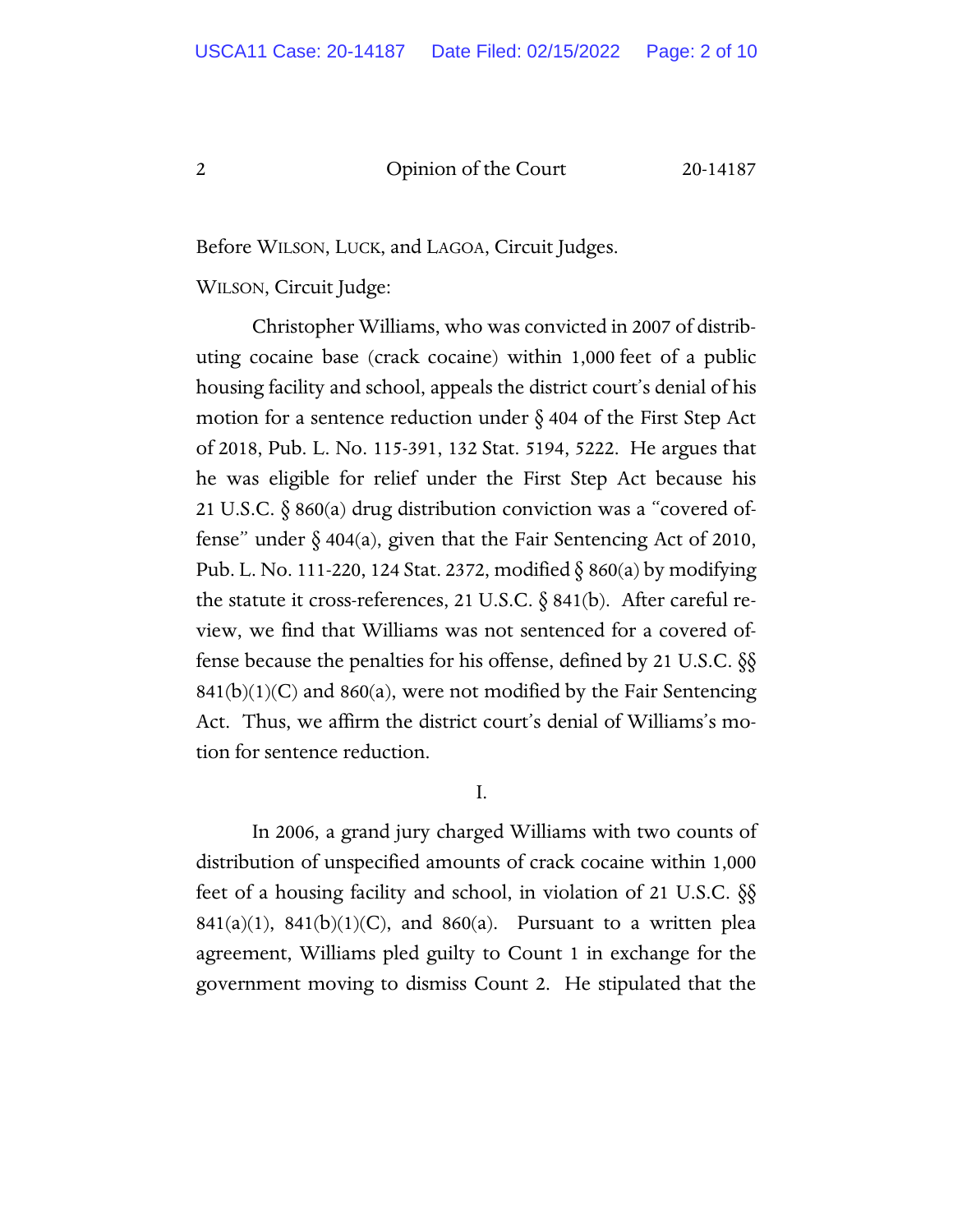drug quantity attributable to him for calculating his guideline range was more than 500 milligrams but less than 1 gram of crack cocaine.

The presentence investigation report (PSI) described the offense conduct as follows. In 2005, undercover agents approached Williams on two separate occasions to purchase crack cocaine, which Williams sold to them. Both drug transactions occurred within 1,000 feet of housing facilities owned by a public housing facility and within 1,000 feet of a public elementary school.

The PSI assigned Williams a base offense level of 18 based on the stipulated amount of crack cocaine. He received a career offender sentencing enhancement, raising the offense level to 34. He then received a three-level reduction for acceptance of responsibility, resulting in a total offense level of 31. The PSI noted that the statutory penalty was 1 to 40 years' imprisonment and at least six years of supervised release, pursuant to 21 U.S.C. §§  $841(b)(1)(C)$  and  $860(a)$ . The guideline imprisonment range was 188 to 235 months. On March 14, 2007, the district court sentenced Williams to 200 months' imprisonment followed by six years of supervised release. On appeal, we affirmed his conviction and sentence. United States v. Williams, 231 F. App'x 936 (11th Cir. 2007). Williams's projected release date is August 4, 2022.

In June 2019, Williams filed a motion to reduce his sentence based on the First Step Act. Williams argued, in relevant part, that he had been convicted of a covered offense under the First Step Act because the penalties for the statute of his conviction were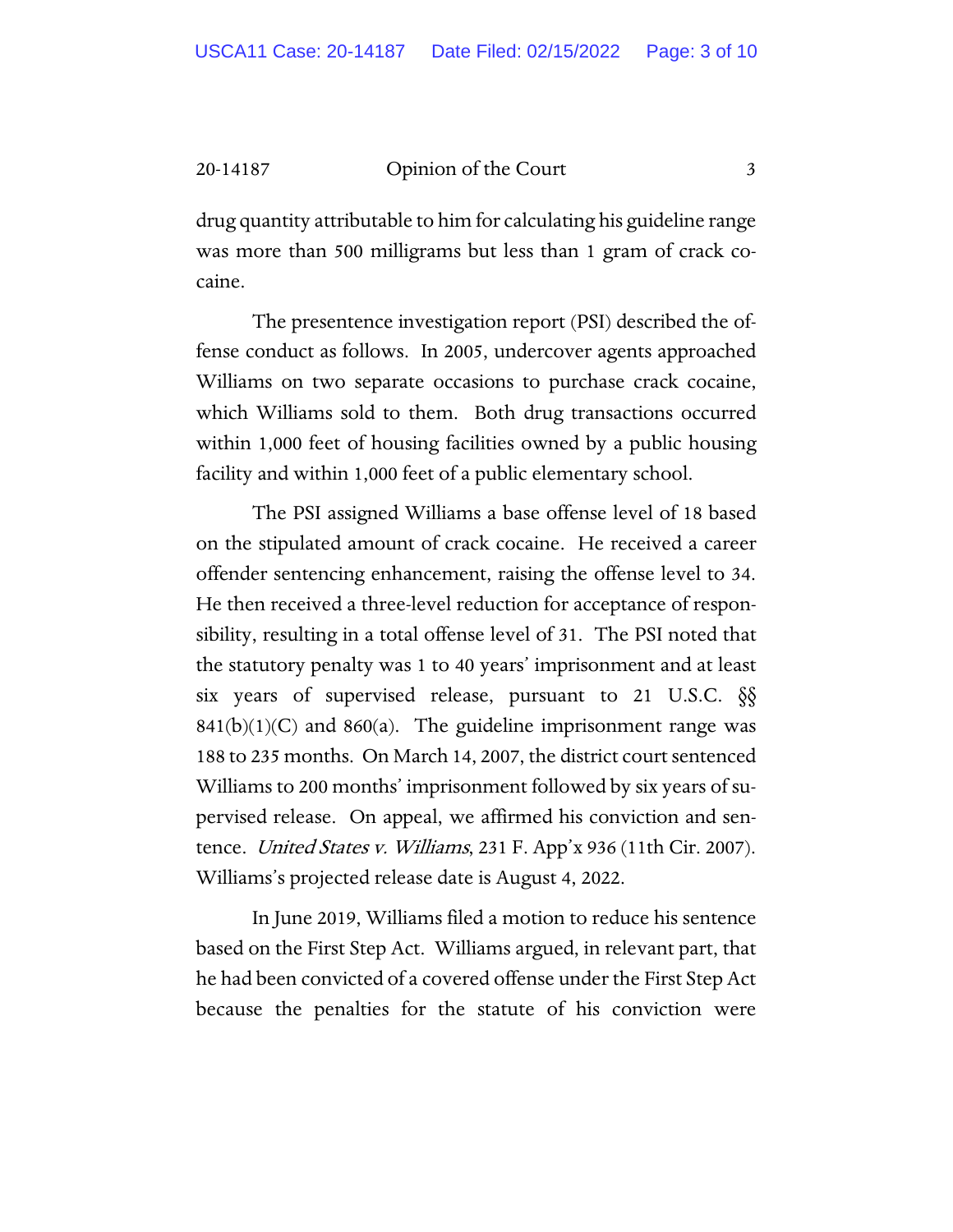modified by the Fair Sentencing Act. He asserted that the Fair Sentencing Act may not have modified the text of  $\S 841(b)(1)(C)$ , but it did modify the weight range therein and increased the threshold weight. He contended that  $\S$  2(a) of the Fair Sentencing Act thus modified all of  $\S 841(b)(1)$ 's statutory penalties that applied to crack cocaine offenses. He then averred that eligibility under the First Step Act did not depend on whether § 2 of the Fair Sentencing Act changed any statutory range of imprisonment in  $\S$  841(b)(1).

In October 2020, the district court denied Williams's motion. Relying on the reasoning in one of our unpublished deci-sions,<sup>[1](#page-3-0)</sup> the district court found that  $\S$ § 841(b)(1)(C) and 860(a) were not covered offenses under the First Step Act because  $\S 2$  of the Fair Sentencing Act had not modified the statutory penalties for  $\S$  $841(b)(1)(C)$  and the penalties for Williams's offense had remained the same even after the passage of the Fair Sentencing Act. It thus concluded that Williams was ineligible for First Step Act relief. The district court also noted that his sentence of 200 months remained appropriate because Williams remained a career offender and the penalties of his crime had not changed, meaning that his guideline range was the same.

Williams timely filed a notice of appeal. While Williams's appeal was pending, the Supreme Court granted certiorari in *Terry* v. United States. 141 S. Ct. 975 (2021). The question presented in

<span id="page-3-0"></span><sup>&</sup>lt;sup>1</sup> United States v. Cunningham, 824 F. App'x 835 (11th Cir. 2020), cert. denied, 141 S. Ct. 2821 (2021).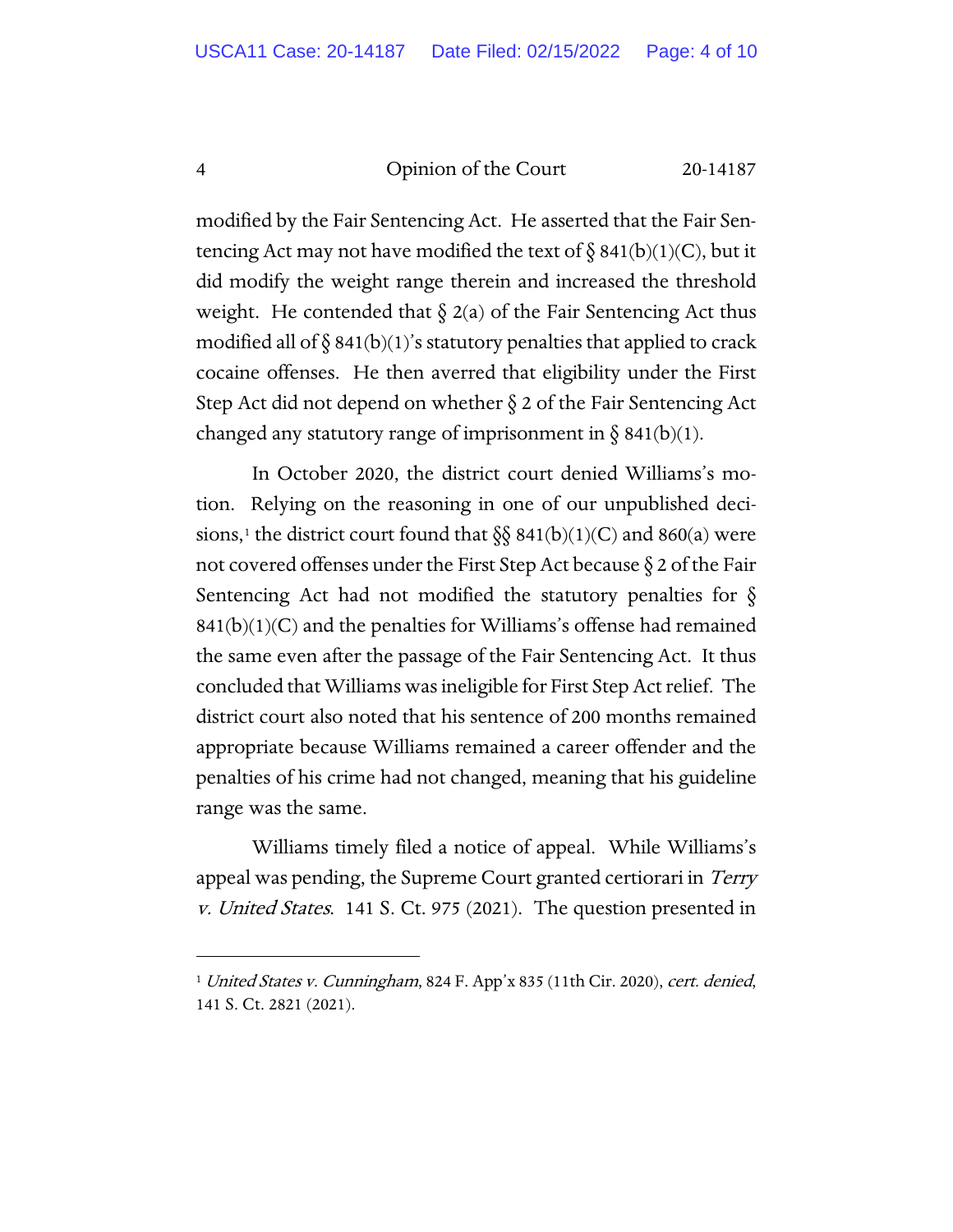*Terry* centered around "[w]hether pre-August 3, 2010, crack offenders sentenced under 21 U.S.C.  $\S$  841(b)(1)(C) have a 'covered offense' under Section 404 of the First Step Act." On the parties' joint request, we held Williams's appeal in abeyance until the Supreme Court resolved *Terry*. In June 2021, the Supreme Court issued its opinion in *Terry v. United States*, 141 S. Ct. 1858 (2021).

II.

We review de novo questions of statutory interpretation and whether a district court had authority to modify a term of imprisonment. United States v. Jones, 962 F.3d 1290, 1296 (11th Cir. 2020), *cert. denied*, 141 S. Ct. 2635 (2021). We review for an abuse of discretion the district court's denial of an eligible movant's request for a reduced sentence under the First Step Act. Id.

Although district courts lack the inherent authority to modify a term of imprisonment, 18 U.S.C.  $\S$  3582(c), the First Step Act expressly permits them to reduce a previously imposed term of imprisonment pursuant to its provisions, Jones, 962 F.3d at 1297.

III.

On appeal, Williams argues that, because his 21 U.S.C. § 860(a) conviction was a "covered offense" under the First Step Act given that the Fair Sentencing Act modified  $\S$  860(a) by modifying 21 U.S.C. § 841(b), the district court erred in finding him ineligible for a sentence reduction. We disagree.

Section 841 contains two subsections: "Subsection (a) makes it unlawful to knowingly or intentionally possess with intent to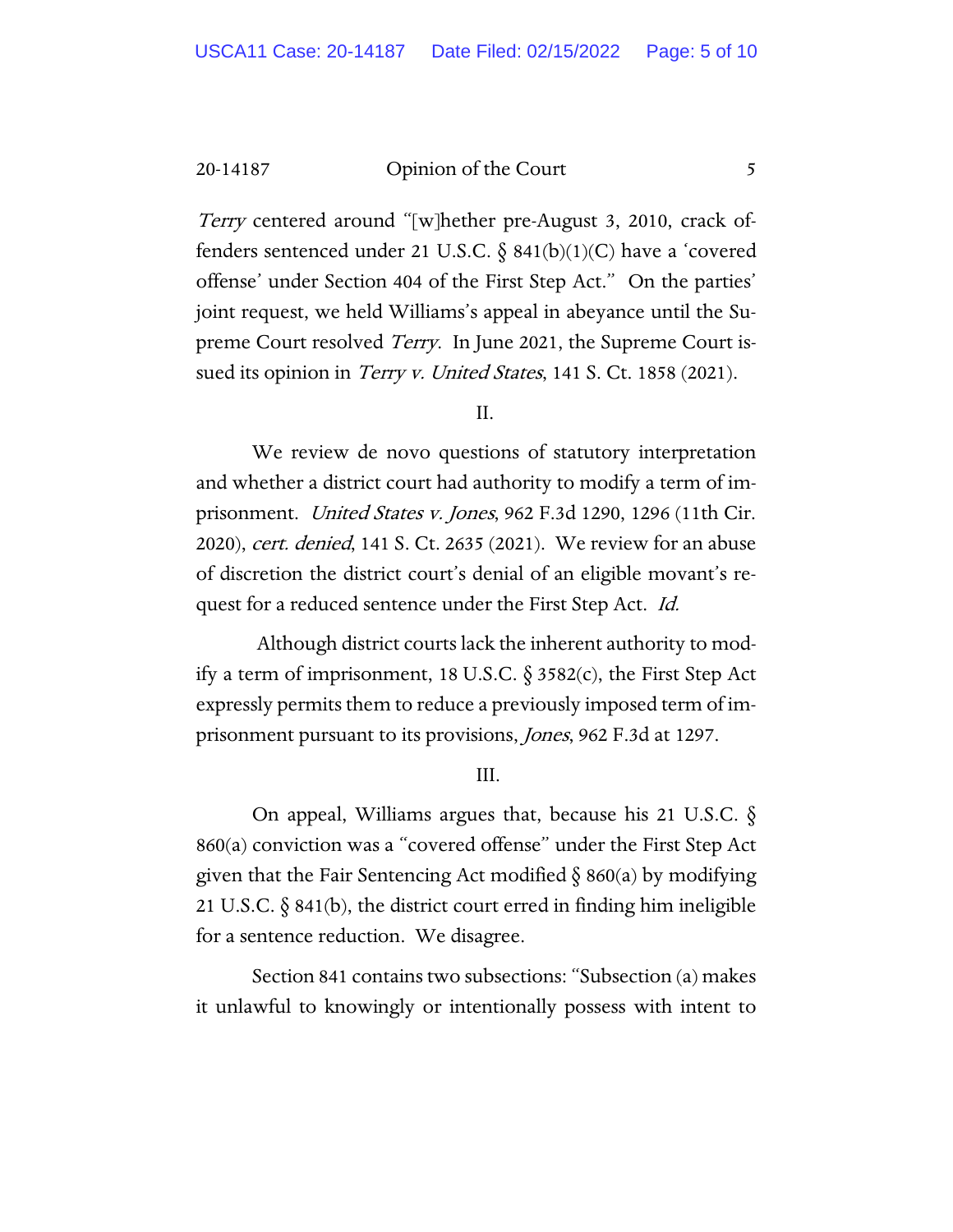distribute any controlled substance. Subsection (b) lists additional facts that, if proved, trigger penalties." *Terry*, 141 S. Ct. at 1862. Before 2010, a violation under 21 U.S.C. § 841(a) carried a mandatory-minimum penalty of 10 years' imprisonment if the offense involved at least 50 grams of crack cocaine. 21 U.S.C.  $\delta$  841(b)(1)(A) (2006). And under the next provision,  $\S 841(b)(1)(B)$ , a  $\S 841(a)$  violation carried a mandatory-minimum penalty of five years' imprisonment for at least 5 grams of crack cocaine. *Id.*  $\S$  841(b)(1)(B) (2006). By contrast,  $\S 841(b)(1)(C)$  previously imposed "a third penalty—possession with intent to distribute an unspecified amount of a schedule I or II drug—that" carried a maximum penalty of 20 years' imprisonment, "did not treat crack and powder offenses differently, did not depend on drug quantity, and did not include a mandatory minimum." Terry, 141 S. Ct. at 1860–61; 21 U.S.C.  $\S$  841(b)(1)(C) (2006). Crack cocaine is a Schedule II drug. See 21 U.S.C. § 812, Sched. II(a)(4).

Any individual who violates  $\S$  841(a) within 1,000 feet of a public housing facility or school is subject to "twice the maximum punishment authorized by  $\lbrack \S \rbrack$  841(b)" and a mandatory minimum sentence of one year, unless "a greater minimum sentence is otherwise provided by  $[\S] 841(b)$ ." 21 U.S.C.  $\S 860(a)$ .

The Fair Sentencing Act, enacted in August 2010, amended 21 U.S.C.  $\S$  841(b)(1) and 960(b) to reduce the sentencing disparity between crack and powder cocaine. See Dorsey v. United States, 567 U.S. 260, 268–70 (2012) (detailing the Act's history). Section 2 of the Fair Sentencing Act changed the quantity of crack cocaine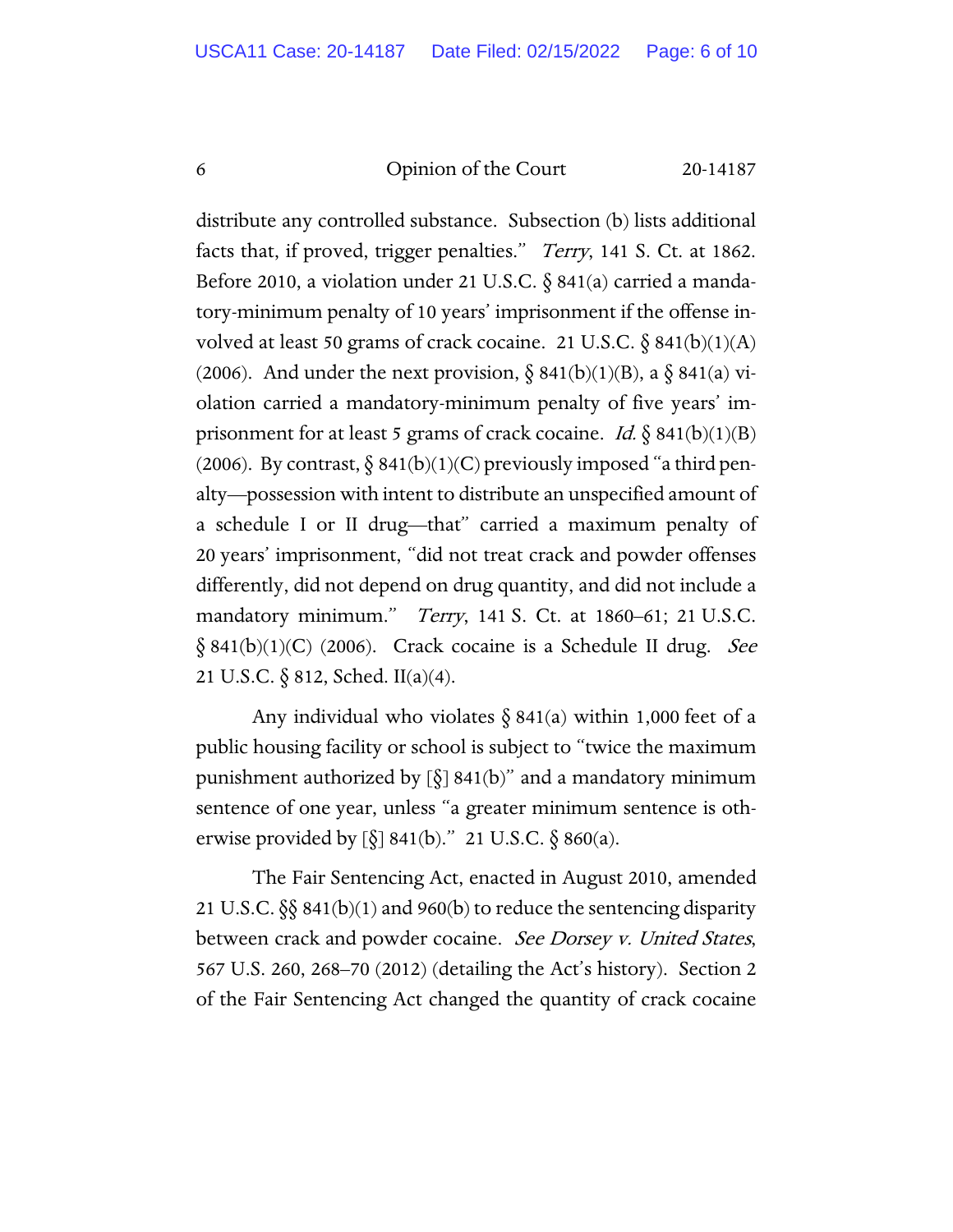necessary to trigger a 10-year mandatory minimum from 50 grams to 280 grams and to trigger a five-year mandatory minimum from five grams to 28 grams. Fair Sentencing Act  $\delta$  2(a)(1)–(2); see also 21 U.S.C.  $\S_{\text{S}}$  841(b)(1)(A)(iii), (b)(1)(B)(iii). Nothing in the Act expressly changed  $\S 841(b)(1)(C)$ . And the Act was not initially made retroactive to defendants sentenced before its enactment. United States v. Berry, 701 F.3d 374, 377 (11th Cir. 2012) (per curiam).

In 2018, Congress enacted the First Step Act, which made retroactive the statutory penalties for covered offenses under the Fair Sentencing Act. See First Step Act  $\S$  404. Under  $\S$  404(b) of the First Step Act, "[a] court that imposed a sentence for a covered offense may . . . impose a reduced sentence as if sections 2 and 3 of the Fair Sentencing Act . . . were in effect at the time the covered offense was committed." Id.  $\S$  404(b) (emphasis added). The statute defines "covered offense" as "a violation of a Federal criminal statute, the statutory penalties for which were modified by section 2 or 3 of the Fair Sentencing Act . . . , that was committed before August 3, 2010." Id.  $\S$  404(a) (emphasis added). The First Step Act further states that "[n]othing in this section shall be construed to require a court to reduce any sentence pursuant to this section." Id.  $\delta$  404(c).

In Jones, we held that a crack-cocaine conviction was a "covered offense" under First Step Act  $\S$  404(a) if it "triggered the higher penalties in section  $841(b)(1)(A)(iii)$  or  $(B)(iii)$ ," which were modified by § 2 of the Fair Sentencing Act. 962 F.3d at 1301. Therefore, a movant could be eligible for relief under  $\S$  404(a) even if he would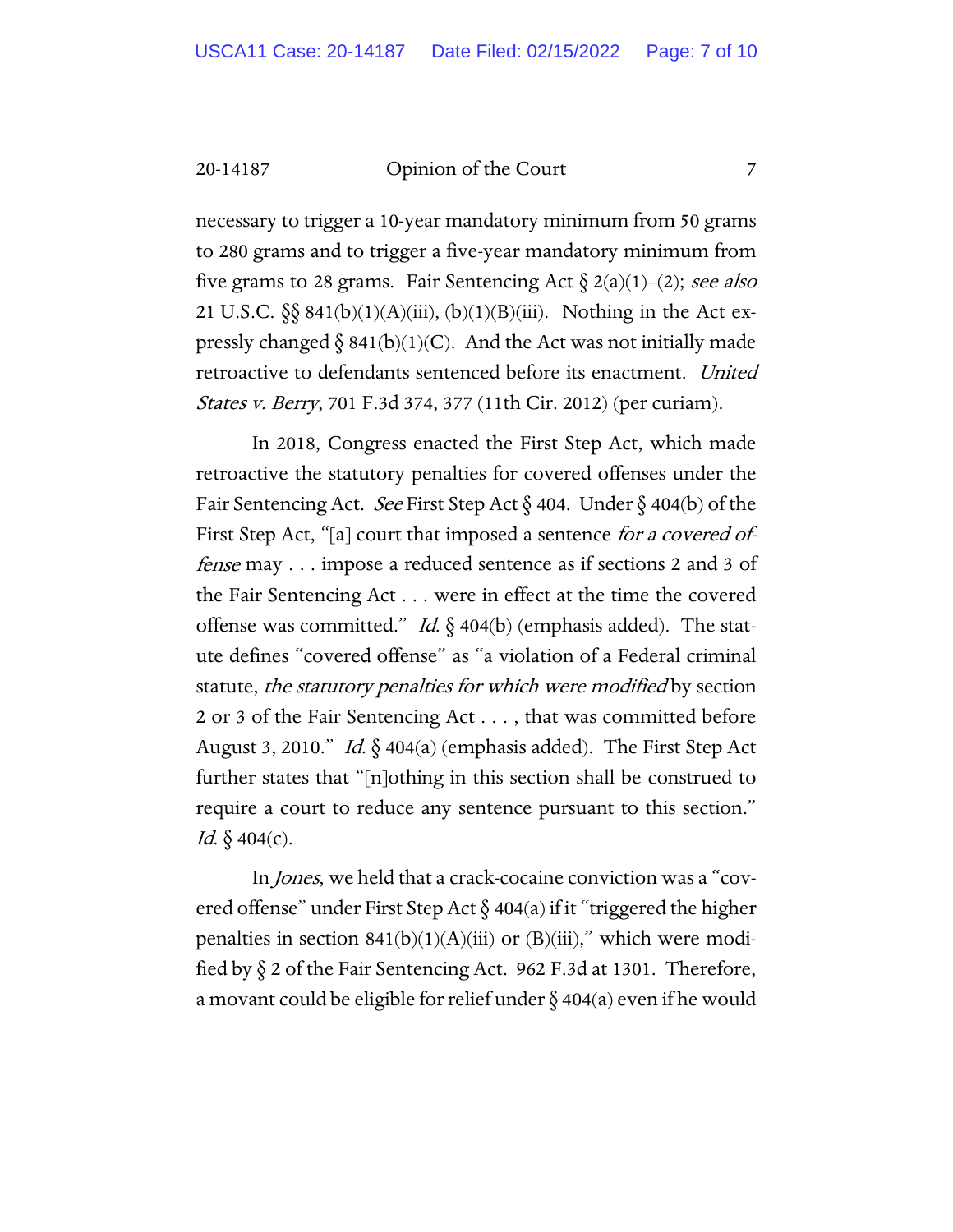be subject to the same statutory sentencing range if sentenced now. See id. at 1302–03; see also United States v. Taylor, 982 F.3d 1295, 1300–01 (11th Cir. 2020).

We did not expressly determine in *Jones* whether the Fair Sentencing Act also modified  $\S 841(b)(1)(C)$ . But soon thereafter in Terry, the Supreme Court concluded that  $\S 841(b)(1)(C)$  offenses were not "covered offenses" under the First Step Act. 141 S. Ct. at 1863–64. Instead, the Supreme Court reasoned that whether an offense is so covered turns on whether the Fair Sentencing Act modified the penalties for the particular elements of the petitioner's offense. Id. at 1862. The pre-2010 versions of  $\S 841(a)$ and (b) created three distinct offenses, criminalizing the knowing or intentional possession with intent to distribute or distribution of: (1) at least 50 grams of crack cocaine,  $\S 841(a)$ ,  $(b)(1)(A)(iii)$ (2006); (2) at least five grams of crack cocaine,  $\S$  841(a), (b)(1)(B)(iii) (2006); and (3) any amount of a schedule I or II drug,  $\S 841(a), (b)(1)(C) (2006)$ . *Terry*, 141 S. Ct. at 1862. The Supreme Court stated that, by increasing the "triggering quantities" for each of the first two offenses, the Fair Sentencing Act "modified" the statutory penalties for those offenses but left unchanged the statutory penalties for the final offense; thus, the final offense,  $\S 841(b)(1)(C)$ , was not covered. *Id.* at 1863.

Williams argues that  $\S 860(a)$  incorporates  $\S 841(b)$  entirely, but the Supreme Court rejected a similar argument in *Terry* that a  $\S$  841(b)(1)(C) offense is a covered offense because the Fair Sentencing Act modified other parts of  $\S 841(b)$  as to crack cocaine offenses.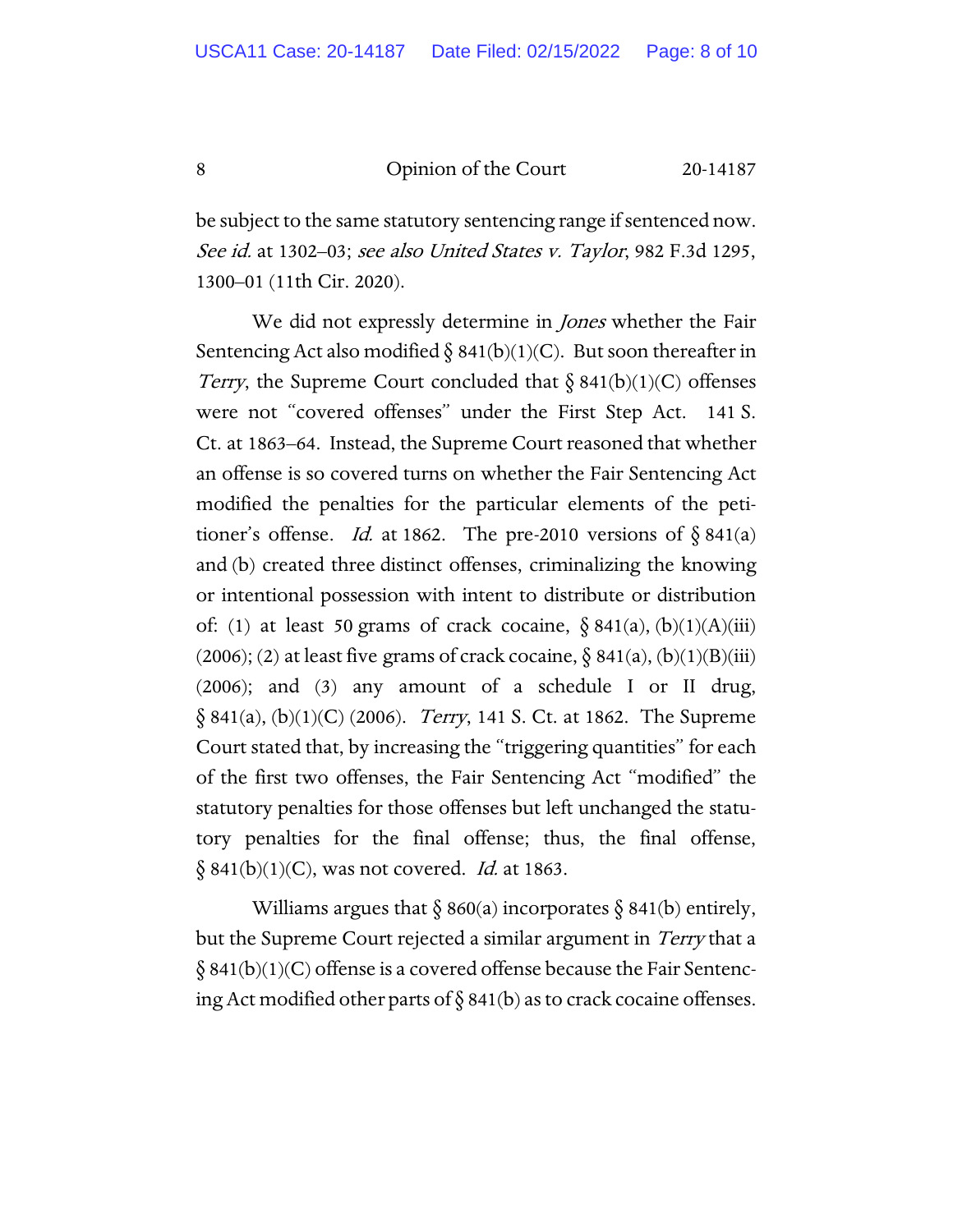Id. In fact, whether an element's offenses are spread across multiple sections or subsections of the U.S. Code is not relevant. United States v. Arline, No. 20-12229, 2021 WL 5626342, at \*2 (11th Cir. Dec. 1, 2021) (citing *Terry*, 141 S. Ct. at 1862). The proper inquiry is whether the offense—defined by its elements—was modified by the Fair Sentencing Act. Id.

To this point, Williams contends that the penalties for his offense were modified because  $\S$  860(a) refers to the penalties authorized by  $\delta$  841(b), which were themselves modified. But this argument disregards that the specific  $\S$  841(b)(1)(C) offense for which Williams was penalized includes no quantity element—the precise parts of  $\S$  841(b)(1)(A)(iii) and (b)(1)(B)(iii) that were modified by the Fair Sentencing Act. *See Terry*, 141 S. Ct. at 1863. Further, his indictment did not reference a specific drug amount, and although he stipulated to a drug amount, the district court did not base its enhancement of Williams's sentence on that.

Although *Terry* did not address  $\S$  860(a), the Supreme Court's reasoning therein supports finding that Williams's conviction under  $\S\$  841(b)(1)(C) and 860(a) was not a covered offense under  $\S$  404 because the penalty for his offense was set by  $\S$  $841(b)(1)(C)$ , which the Fair Sentencing Act did not alter. *Id.* at 1863. And none of the distinctions between the offense defined by  $\S$  841(a) and (b)(1)(C) and Williams's offense were affected by the Fair Sentencing Act nor central to the holding in Terry. For these reasons, Williams fails to show that the district court erred in finding that he was not eligible for relief under the First Step Act.